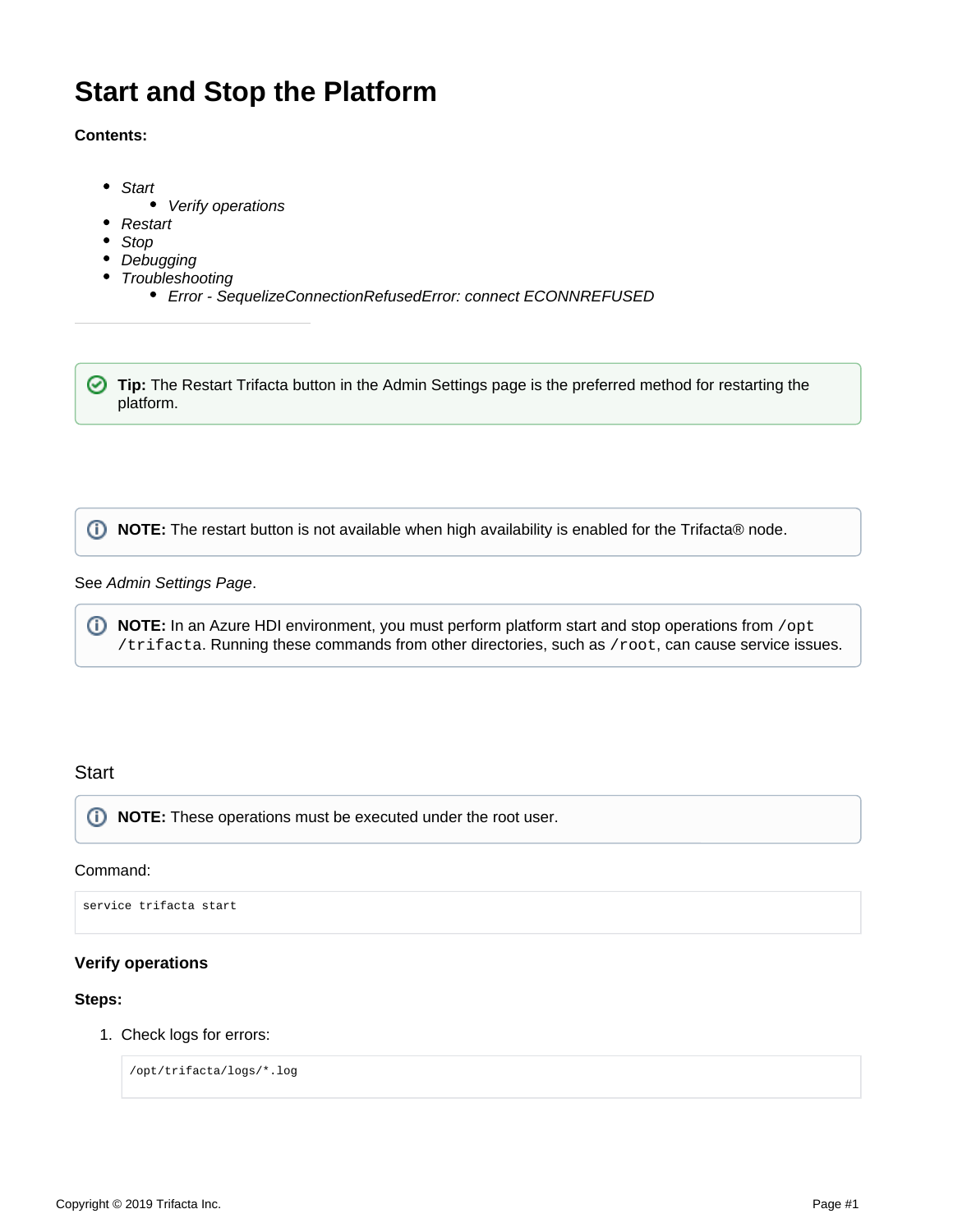- a. You can also access logs through the Trifacta® application for each service. See [System Services and Logs](https://docs.trifacta.com/display/r060/System+Services+and+Logs).
- 2. [Login](https://docs.trifacta.com/display/r060/Login) to the Trifacta application. If available, perform a simple transformation operation. See Login.
- 3. Run a simple job. See [Verify Operations](https://docs.trifacta.com/display/r060/Verify+Operations).

# <span id="page-1-0"></span>Restart

#### Command:

service trifacta restart

When the login page is available, the system has been restarted. See [Login](https://docs.trifacta.com/display/r060/Login).

**Tip:** If you have made any configuration changes, you should verify operations. See [Verify Operations](https://docs.trifacta.com/display/r060/Verify+Operations).

# <span id="page-1-1"></span>Stop

#### Command:

service trifacta stop

# <span id="page-1-2"></span>Debugging

You can verify operations of WebHDFS. Command:

curl -i "http://<hadoop\_node>:<port\_number>/webhdfs/v1/?op=LISTSTATUS&user.name=trifacta"

# <span id="page-1-3"></span>**Troubleshooting**

# <span id="page-1-4"></span>**Error - SequelizeConnectionRefusedError: connect ECONNREFUSED**

If you have attempted to start the platform after an operating system reboot, you may receive the following error message, and the platform start fails to complete:

```
2016-10-04T14:03:17.883Z - error: [ENVIRONMENT] Environment Sanity Test Failed
2016-10-04T14:03:17.883Z - error: [ENVIRONMENT] Exception Type: Error
2016-10-04T14:03:17.883Z - error: [ENVIRONMENT] Exception Message: SequelizeConnectionRefusedError: connect 
ECONNREFUSED
```
#### **Solution:**

⊕ **NOTE:** This solution applies to PostgreSQL 9.6 only. Please modify for your installed database version.

This error can occur when the operating system is restarted. Please execute the following commands to check the PostgreSQL configuration and restart the databases.

chkconfig postgresql-9.6 on